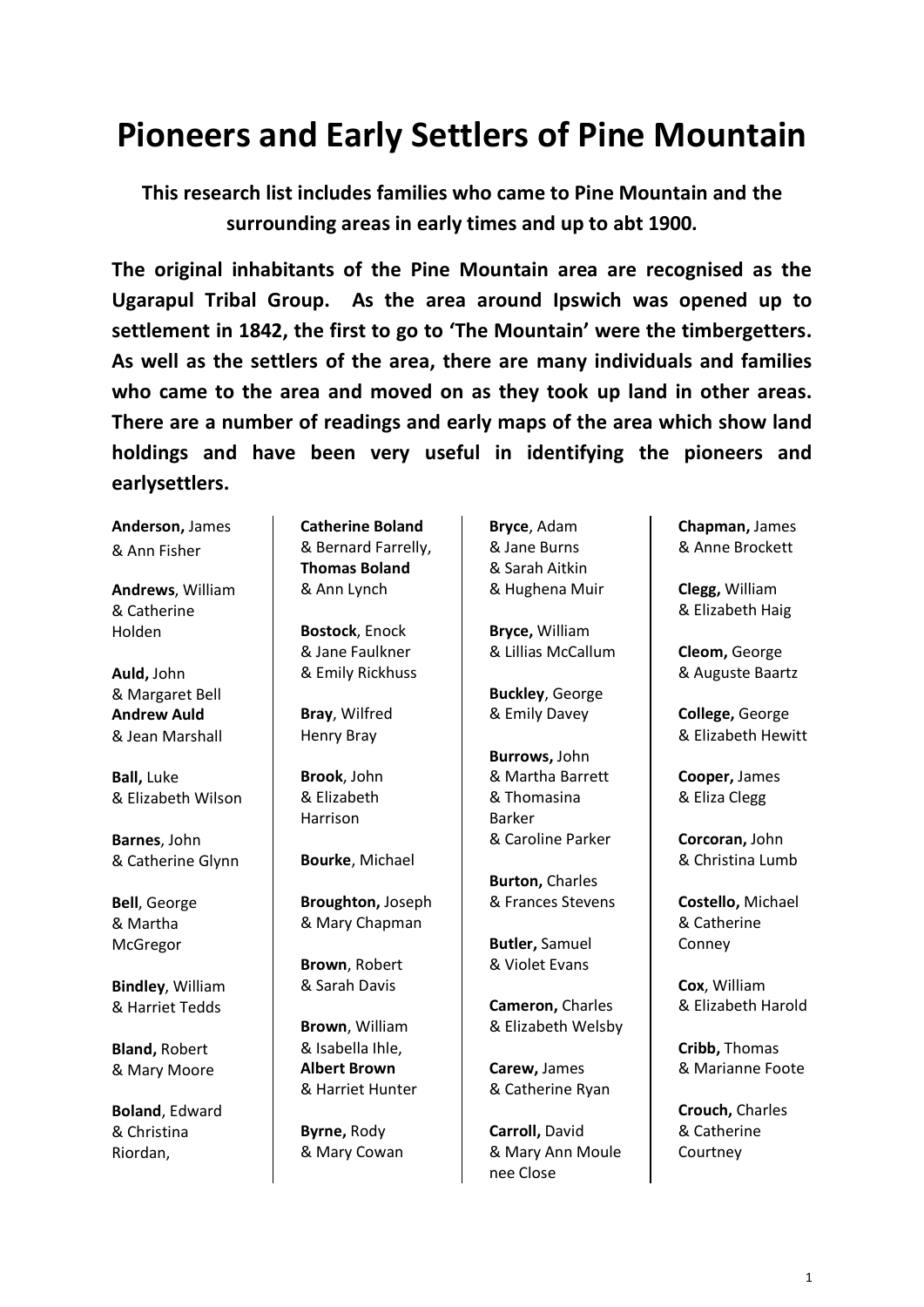**Culhane**, John & Mary Smith & Agnes McInally

**Currey**, Henry & Robina Walker

**Cutler,** William & Isabella Casley

**Davidson,** Robert & Jesse McDonald

**Davis,** Cunningham & Annie Sheils

**Day,** David & Amelia Sullivan

**Doolan,** Michael & Susan McGrath

**Doyle,** Edward & Isabella Anderson, **Cornelius Doyle**

**Dredge**, James & Maty Lovell

E**dwards**, Edward & Sarah Alderman

**Embrey,** Richard & Rebecca Coombes

**Fallon,** Michael & Ellen Igoa

**Fell,** Edward & Bertha Frievaldt

**Fels,** Martin Jnr & Rosanna Fuller

**Ferriter,** Stephen & Elizabeth Jones **Flint**, Edmund & Mabel smith

**Foote,** John Clark & Mary Hardwick

**Foreman,** Thomas & Pricilla Broom

**Fotheringham,** Robert & Margaret Brown

**Frievaldt**, Johann & Henrietta Langer

**Fritz,** August & Juliane Ponteau

**Graham**, John & Mabel Tanner & Ione Mieland

**Gaynor**, William & Margaret Patterson

**Gee,** James & Mary Dwyer, John Gee & Hephizbah Robinson

**Glennie,** John & Annie Hynes

**Goodin**, Joseph & Mary Bull

**Gosling**, Walter & Caroline Frances

**Graegorek**, Martin & Emily Hutchins

**Grienke,** Gamel & Maureen Russell

**Halliwell**, Frederick & Emma Shaw **Handcock,** Thomas & Ann Spargoe & Charlotte Atkin

**Harri**s, John Clark & Rosina Ball

**Harris**, John Plaint Snr & Harriet Stamford nee Hough

**Harvey,** Matthew & Martha Tibbett

**Heffernan,** James & Ann Morrissey

**Hicks,** William & Martha Rix & Emma Rossiter

**Hill**, John T & Harriet Paten

**Holt**, George & Emma Sansom & Fredericka Runge

**Hough,** Dooley & Lydia Henry

**Howes**, John & Ann

**Hughes,** David & Harriet Sells

**Hunter,** John & Isabella Royan

**Hutchins**, Francis & Emily Gwyne & Ellen Rossiter

**Ironmonger,** Francis & Caroline Norris **Jackson**, Peter & Catherine Clermond & Elizabeth Lapp

**Jeffrey,** Michael & Mary Bell

**Johnson** (Eng), Thomas & Sarah Harrison

J**ohnson** (Ire), Patrick & Harriet Larter

**Jones,** James & Eva Josey

**Josey**, James & Catherine Harris & Margaret Jones

**Kavanagh**, Hugh & Margaret Fitzgerald

**Kelly,** Daniel / James Ryan

**Kropp,** Peter & Joanne Tomason

**Kruger**, Johann & Dorothea Kaselow

**Lawrance,** Henry & Mary King

**Litzow,** Karl & Karolina Schafferius nee Hoppe

**Livermore,** George & Mary Heydon

**Lloyd,** Owen & Edith Videroni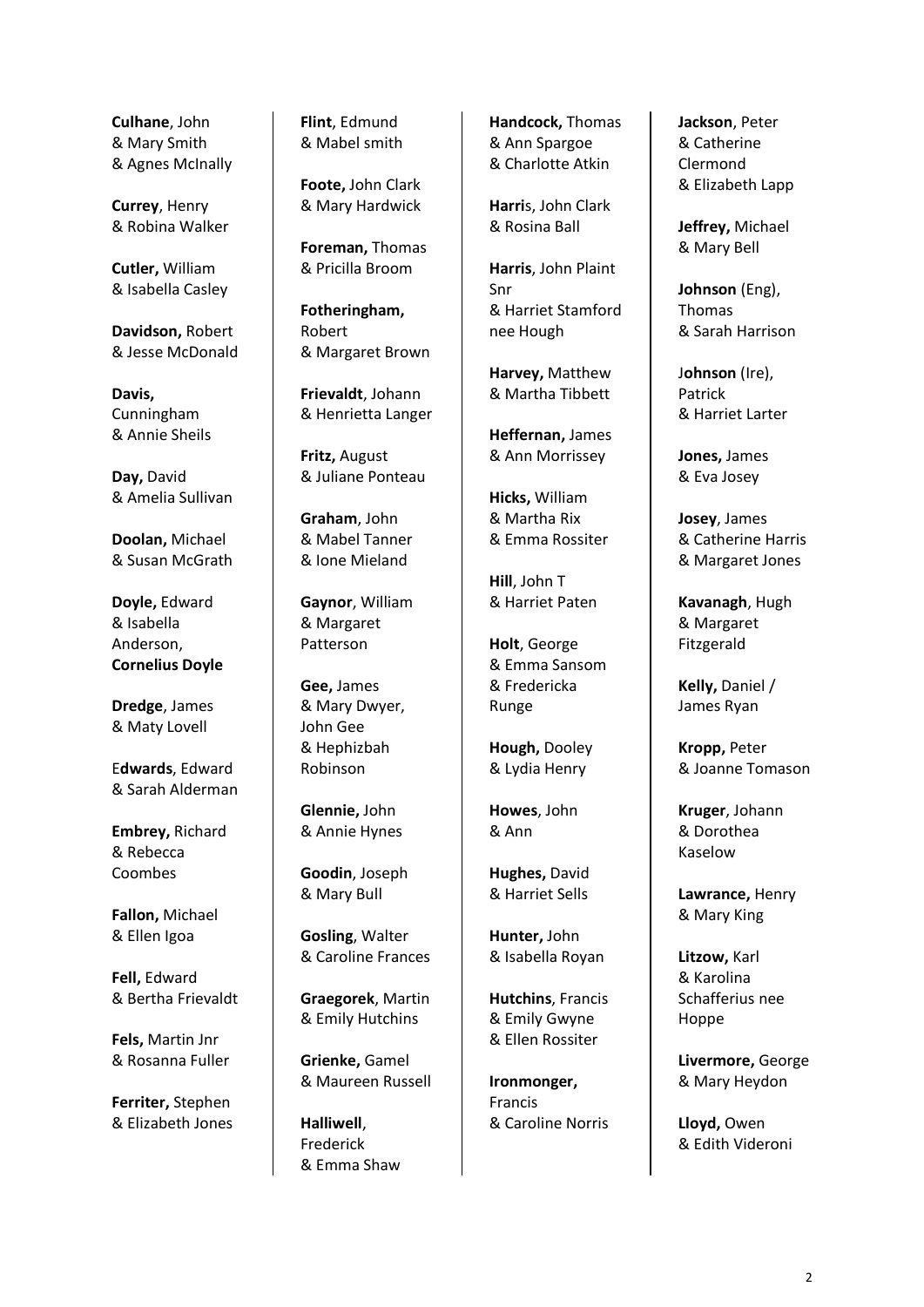**Mahon,** John & Mary Bryce

**Maloney**, Edward & Mary Mahon

**Marsh,** Stephen & Mary Heffernan

**Marstaeller**, John & Mary McGaghran

**Mayfield,** Joseph & Eliza Atkiss & Rosina Harris **Mieland,** Karl & Amelia Clem

**Moore**, George & Isabella Greacan

**Morris**, William & Ann Smith, Charles Morris & Elizabeth Walker

**Muir**, John & Mary Patterson

**Murray,** Alfred & Maria Kennedy

**Murtagh,** Matthew & Honora Scully

**McCarthy,** James & Anne McGrath

**McDonald,** Alexander & Isabella Clark

**McDonald,** Archibald & Agnes Black

**McDonald,** John & Bridget Shea

**McDougall,** Alexander & Agnes Muir

**McGovern**, Hugh & Mary Mullins

**McInally**, Francis & Margaret Smith

**McKenna**, William & Mary Rodgers

**McLauchan**, William & Ann Young **McMullin**, Daniel & Ann McQuade

**Nicholson,** Frank & Saranna North

**Noble**, Erling & Evelyn Bell, Harold Noble

**North,** Joseph & Roberta Burnett

**North**, William

**O'Brien,** William & Annie Culhane **Francis O'Brien** & Bridget Culhane

**O'Donnell,** William & Mary McDonald

**O'Sullivan,** John & Mary Carew

**Owen,** Thomas & Sarah Lester & Rosanna Smith

**Pacey**, Patrick & Ann Bloxsom

**Parslow,** Fredrick & Ada Walters

**Parsons**, John & Sarah Embrey

**Paten**, John & Henrietta Gilbert

**Patrick,** William & Catherine Burr

**Payne,** William & Rosannah Holdway

**Pennell,** George & Mary Meade

**Penning**, Thomas & Phoebe Feron & Sarah Bond

**Platt**, Matthew & Mary Dredge

**Pointing,** Albert & Ethel Corcoran

**Pommer,** Folke & Annie Marsh & Louisa Tumbridge

**Powell**, Edward & Crispina Smith

**Power**, Thomas & Mary Walsh

**Qualishefski,** Alfonce & Elizabeth Dredge nee O'Brien

**Robertson, Thomas**  & Catherine Stokes

**Rossiter,** John & Mary Ann Packer

**Russell,** Joseph & Catherine Geary

**Ryan**, Michael & Mary Shine

**Sampford**, Peter & Mary Cummings

**Scaroni,** Vincenzo & Ellen Murphy

**Schonfield,** Johann & Katherina Dreier

**Scott**, Frederick & Louisa Carter **Shard,** Henry & Emma Smith

**Shea,** James & Mary Duff

**Sheppard,** John & Bridget Fleming, **Francis Sheppard** & Honorah Liddane

**Sherlock,** John & Ann Cronley

**Shine,** Daniel & Catherine Healy

**Sleaford**, Joseph & Elizabeth Paten

**Smith** (Scot), William & Jane Paull

**Smith** (Ire), Philip & Maud Dredge **Charles Smith** & Catherine Doolan, **Mary Smith**  & John Culhane